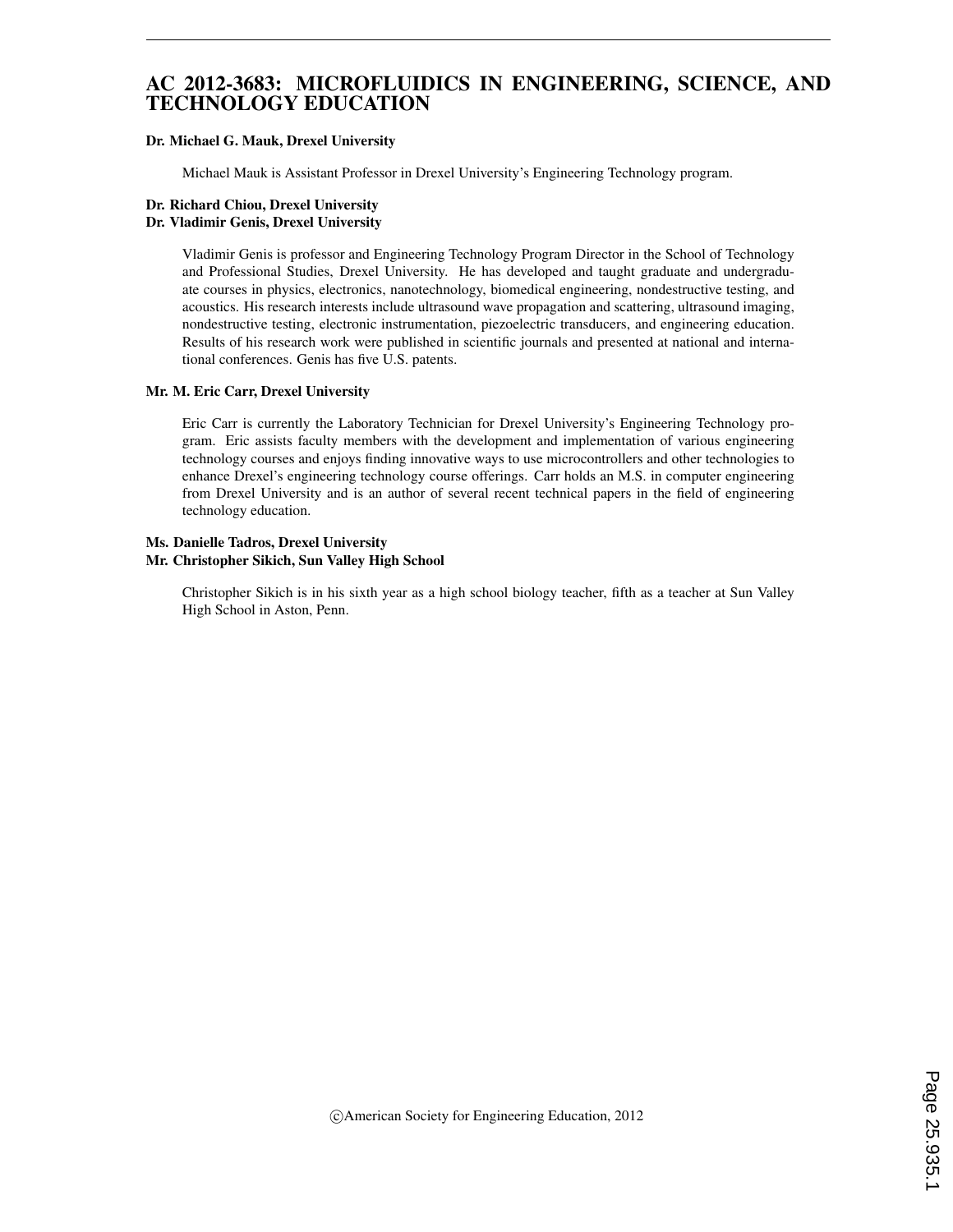# **Microfluidics in Engineering, Science, and Technology Education**

## **Abstract**

We are integrating microfluidics laboratory experiments and projects into the Engineering Technology curriculum and high school science classes with the support of a Type 1 NSF TUES program. Microfluidics provides miniaturized fluidic networks for processing and analyzing liquids in the nanoliter to milliliter range. Microfluidics 'lab on a chip" technology offers many opportunities for teaching students CAD/CAM, rapid prototyping and microfabrication, fluid mechanics, heat and mass transfer, instrumentation and control, optics, sensors, robotics, automation, machine vision and image processing, and nanotechnology. The following activities, laboratory experiments and projects are described here: 1) the design, rapid prototyping, and characterization of microfluidic chips, 2) robotic manipulation and machine vision of ferrofluids in microfluidic channels, 3) the development a PID microcontroller polymerase chain reaction (PCR) system for medical diagnostics, and 4) microfluidic chips with multicolor LEDs to observe phototaxis (light-directed movement) of algae under a low-power microscope.

# **1. Introduction and Overview**

Microfluidics is the miniaturization of fluidic processing systems for applications in chemistry, biotechnology, nanotechnology, clinical diagnostics, medical devices, sensors, and small-scale, customized production of materials [HABER 2006; FRANKE and WIXFORTH 2008; OHNO *et al.* 2008]. A fluidic network of channels, conduits, chambers, filters, and manifolds is defined in a substrate 'chip' made of plastic, glass, ceramic, or silicon (**Figure 1**). Typical feature sizes (e.g., channel width dimensions) range from 0.1 to several millimeters, with fluid processing volumes in the microliter to milliliter range. Flow control and fluid manipulation can be realized by integrating valves and pumps into the substrate, or implemented externally by interfacing or



**Figure 1:** Microfluidic chip. A fluid network is machined into a in a bonded plastic laminate.

coupling the chip to various components for fluid actuation and flow regulation. To operate the chip, fluids are loaded through inlet ports and pumped through the microfluidic circuit formed in the chip. The chip can be instrumented with various sensors (e.g., thermocouples, pressure transducers, optical fiber probes, photodetectors) along with resistive heating elements, thermoelectric heaters/coolers, and electromechanical actuators such as solenoids. Chips made of transparent

materials can be imaged during operation with a CCD camera, either directly or with the aid of a low-power microscope. Imaging is facilitated by using colored dyes or fluorescent particles suspended in the fluids.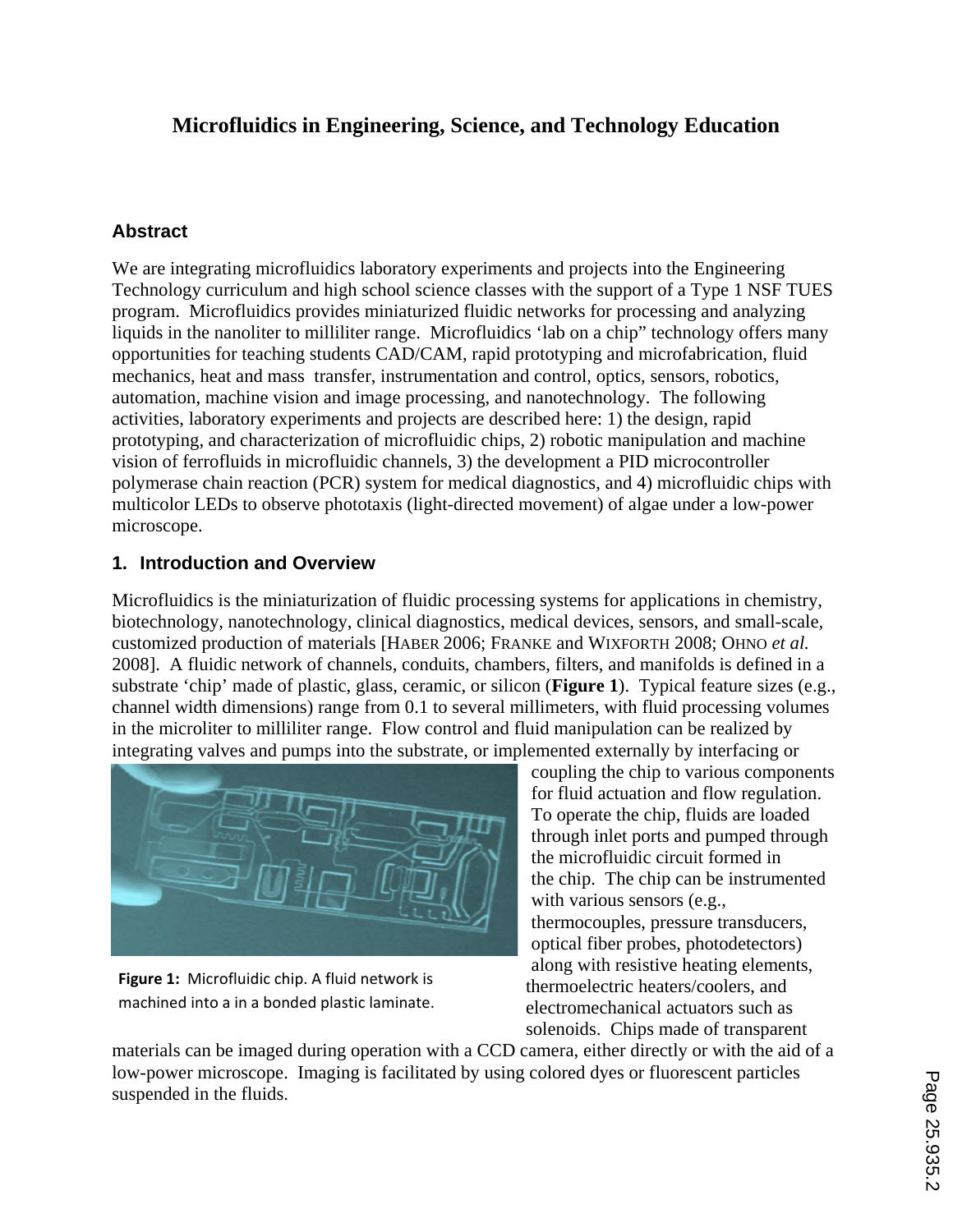Microfluidics is an emerging technology that merits a prominent place in the engineering curricula due to both its expanding commercial and technical importance, and as a means to apply knowledge and skills from diverse engineering fields into projects with varying levels of sophistication and wide ranging applications. From an educational perspective, microfluidics offers many interesting and 'real-world' interdisciplinary engineering case studies, as well as demonstrations of basic science and engineering applications in fluid mechanics, heat and mass transfer, process control, image processing, microfabrication and prototyping, materials science, sensors and actuators, and nanotechnology. We are integrating microfluidics into the Engineering Technology curriculum with the purpose of giving students hands-on experience in applying their foundational knowledge and skills in solving and addressing problems and challenges in areas of miniaturization, medical diagnostics, and process control and instrumentation.

Microfluidics experiments to supplement courses or as topics for Senior Design projects are attractive due to their relatively low cost, small working space requirements, safe operation, and the opportunity to give students projects for which they have complete control from conceptualization through design, prototyping, and testing. Moreover, microfluidics is an effective vehicle to introduce engineering students to biology topics since simple-to-make microfluidic devices can be used for immunoassays, clinical diagnostics and other biochemical assays, cell cultures, nucleic acid extraction, hybridization and amplification; studies of enzyme kinetics and protein binding, cytometry, and cell sorting.

**Figure 2** shows a typical benchtop setup for microfluidic experiments. The chip is placed on an instrumented stage that may include thermoelectric elements for controlled heating and cooling, resistive heaters, thermocouples, and/or pressure sensors that are in intimate contact with the chip. In microfluidic chips capped with a flexible membrane, diaphragm valves, one shot pumps, and peristaltic pumps can be readily implemented using solenoid actuators to flex the membrane. Alternatively, many interesting and useful microfluidics experiments can be done with simpler monolithic (no moving parts) chips using programmed syringe pumps to deliver liquids to the chip inlet ports at a controlled flow rate.



**Figure 2:** Experimental set‐up for microfluidics experiments.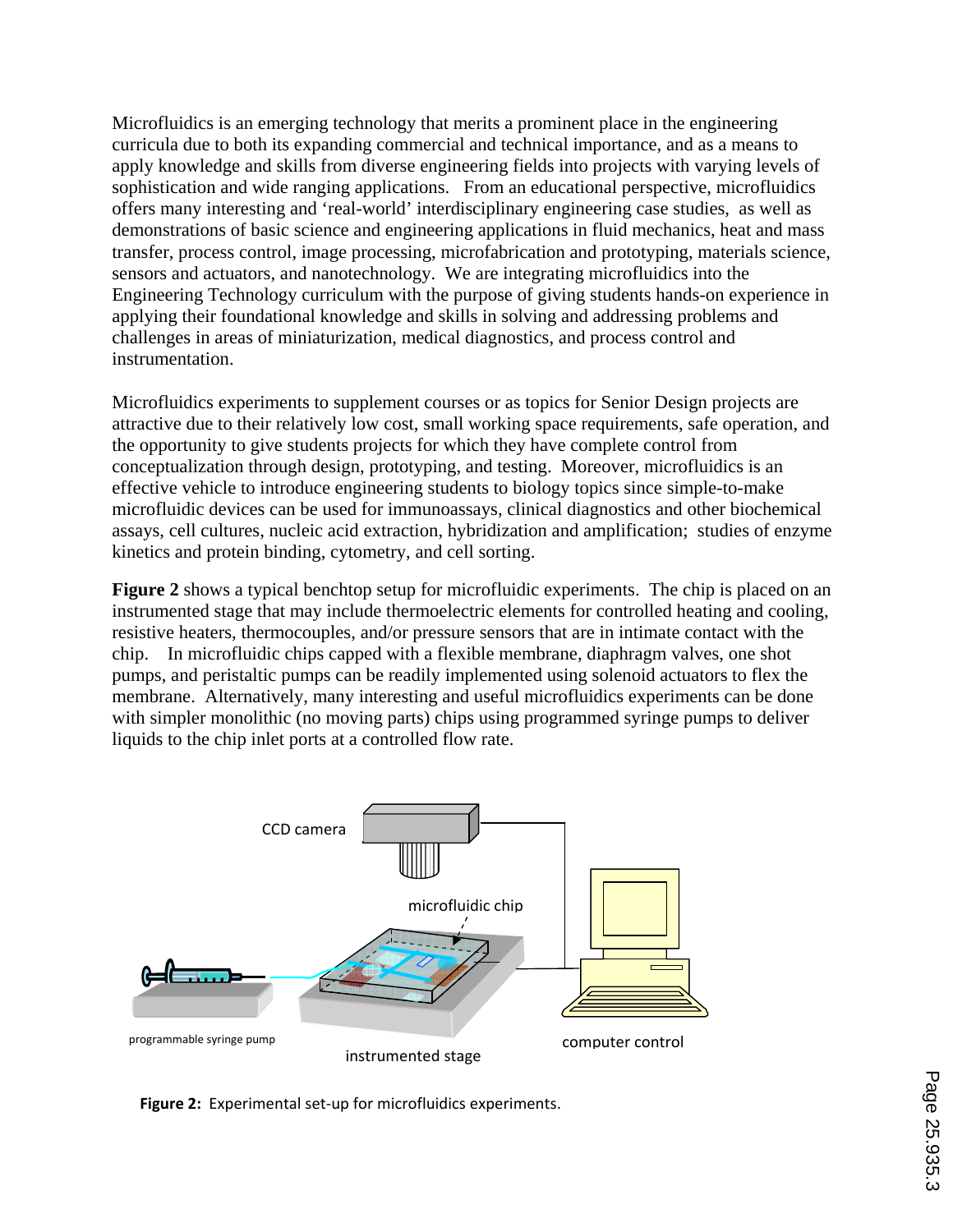**2. Rapid Prototyping of Microfluidic Chips.** Microfluidic chips can be made as laminates of plastic films such as acrylic (PMMA), polycarbonate (PC) and other polymers. These materials are generally low in cost, widely available in thicknesses ranging from 0.1 mm to several millimeters, and easy to machine with a mill or (in the case of PMMA) laser cutter. For



**Figure 3:** Benchtop CO<sub>2</sub> laser cutter for prototyping microfluidic chips.

many applications, functional and useful systems can be made as a three-layer laminate comprising a middle layer cut-through with a fluidic network of mixing and reaction chambers, fluid reservoirs, filters, and manifolds interconnected with a conduits. The machined middle layer microfluidic circuit is enclosed by bonding with top and bottom sheets. For our work, a microfluidic circuit is designed using CAD (AutoCAD<sup>TM</sup> or SolidWorks<sup>TM</sup>) and fabricated with benchtop CO2 laser (Universal Laser Systems, Scottsdale, AZ Model ULS 350, 50 Watts power, see **Figure 3**). The laminate can be bonded by adhesives, including double-sided tapes that can be patterned along with the plastic stock , solvent bonding, various adhesives, thermal/pressure bonding, microwave bonding,

or ultrasonic welding.The laser machining is characterized by three laser parameters: laser power, laser cutting speed, and pulses per laser distance traveled. These parameters need to be optimized for each material and stock thickness, and will determine the laser kerf (cutting width) which will translate into the smallest feature length possible (about 0.1 to 0.2 mm). The quality of the cut can be assessed with a machine vision system (COGNEX, Natick, MA) where a CCD captured image is analyzed for average width (dimensioning) of channels and their variation (tolerancing), and other geometric features. We are also exploring the use of a stylus roughness measurement or laser light scattering surface roughness measurement on assessing the laser-cut surfaces of chips cleaved along the length of a cut to expose the lateral sidewalls of channels. Such optimization studies are good candidates for practical Design of Experiments (DOE) case studies. More detailed modeling of the polymer laser cutting, as relevant to microfluidics fabrication of microfluidics, is discussed by BLACK [1998], SNAKENBORG *et al*. [2004], and ROMOLI *et al.* [2011].

The bonding process to make the laminate out of the plastic layers is also a useful case study for engineering optimization [TSAO and DEVOE, 2009]. As mentioned above, there are numerous approaches to bonding polymers for microfluidics devices, each with several process variables. Criteria for assessing bonding methods include ease of use, potential contamination (e.g., adhesive compounds), highest temperature compatible with plastic materials or pre-loaded reagents, and most importantly, bond strength as observed by highest pressure the chip can withstand without delaminating or springing leaks and non-blocking of narrow channels as might occur due to flow or deformation of the chip materials or clogging with adhesives and solventplastic compounds. Development and optimization of polymer bonding for microfluidic devices provides many instructive projects in Design of Experiments (DOE), Response Surface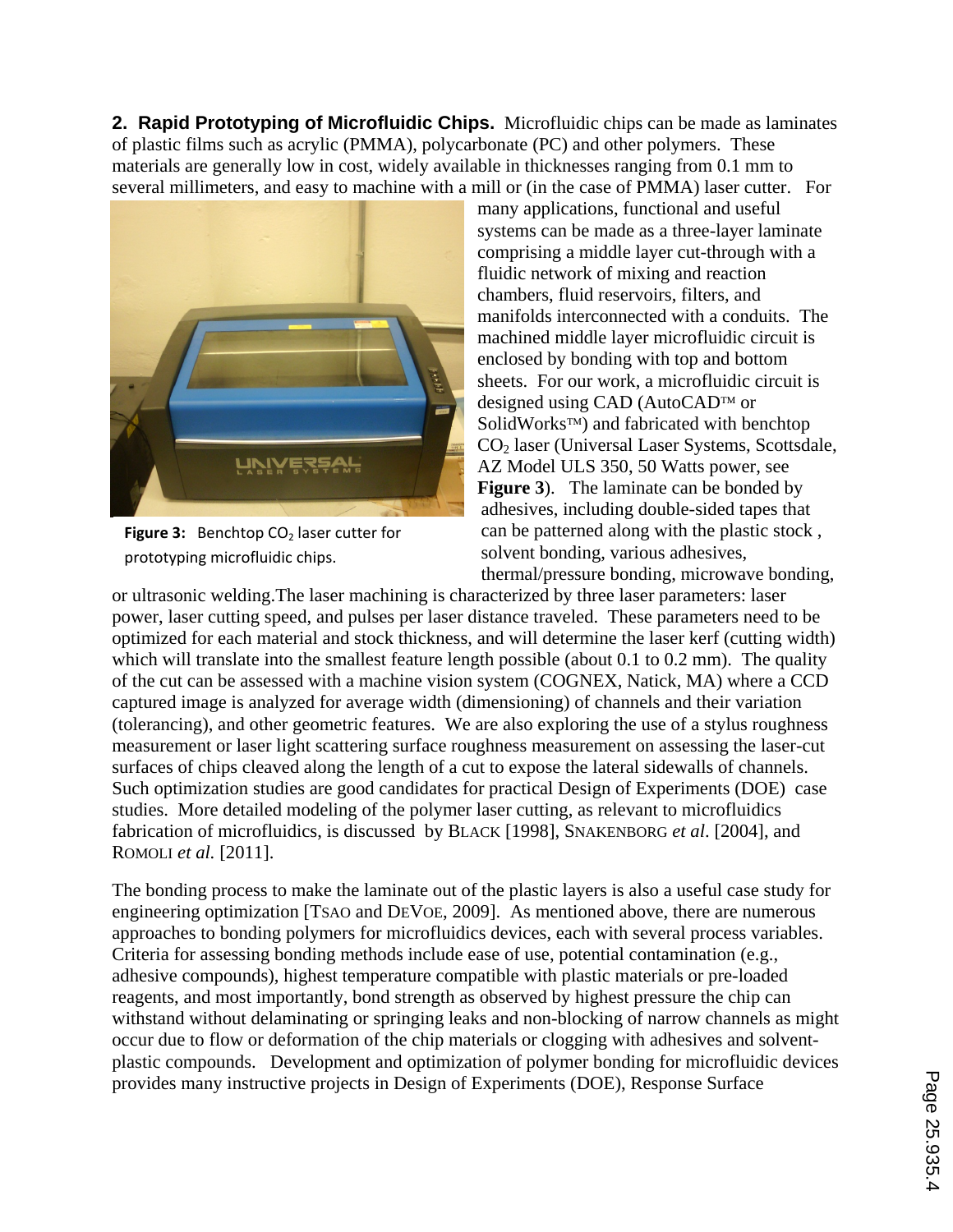Methodology, Taguchi methods and Six Sigma [see for example, Hsu and CHEN 2007; UMBRECHT *et al*. 2009].

**3. Robotic Manipulation of Ferrofluids in a Microfluidic Circuit.** As described above, many microfluidic systems utilize micropumps integrated into the chip or external syringe pumps to propel fluids through the microfluidic circuit. Alternative means of fluid actuation and flow control are of interest to reduce the number of external connections to the chip, improve control, and simplify valving or chip design. Ferrofluids are suspensions of magnetic  $\sim$ 10 nm diameter nanoparticles suspended in a light hydrocarbon liquid (educational kits are supplied by Ferrotec, Inc., Bedford, New Hampshire). Slugs or boules of ferrofluids can be externally manipulated (without physical contact) in a microfluidic circuit by a strong permanent in close proximity to the chip [PAMME 2006; SUN *et al.* 2007]. As part of the laboratory for Fluid Mechanics, students designed and fabricated an acrylic chip (**Figures** 4a and 4b) with a serpentine flow channel  $(\sim 1.0)$ mm width) along with an ABS plastic robot arm extension (**Figure 4c**), designed with SolidWorks<sup> $TM$ </sup> and prototyped on a 3-D printer) to hold a neodymium (NdFeB) magnet (K&J Magnetics, www.kjmagnetics.com) that pulls a 1 to 5  $\mu$ l (mm<sup>3</sup>) slug of ferrofluid through the channel. The magnetic holder was mounted on the arm of a YK250 Yamaha SCARA robot with 4 degrees of freedom. The control code for the robot is shown in **Figure 4e**. The channel was coated with sprayed-on fluorosurfactant (Novec<sup>™</sup> ECG-1700, 3M, St. Paul, MN) to hinder the hydrophobic ferrofluid from wetting the acrylic channel, thus remaining as an intact slug rather than dispersing into small droplets as it moves through the channel.



**4. Chip PCR.** The polymerase chain reaction (PCR) is an enzymatic amplification process that makes multiple sequence-specific copies of nucleic acids (DNA and RNA). PCR has had a tremendous impact on biomedical research and medical diagnostics. PCR and analogous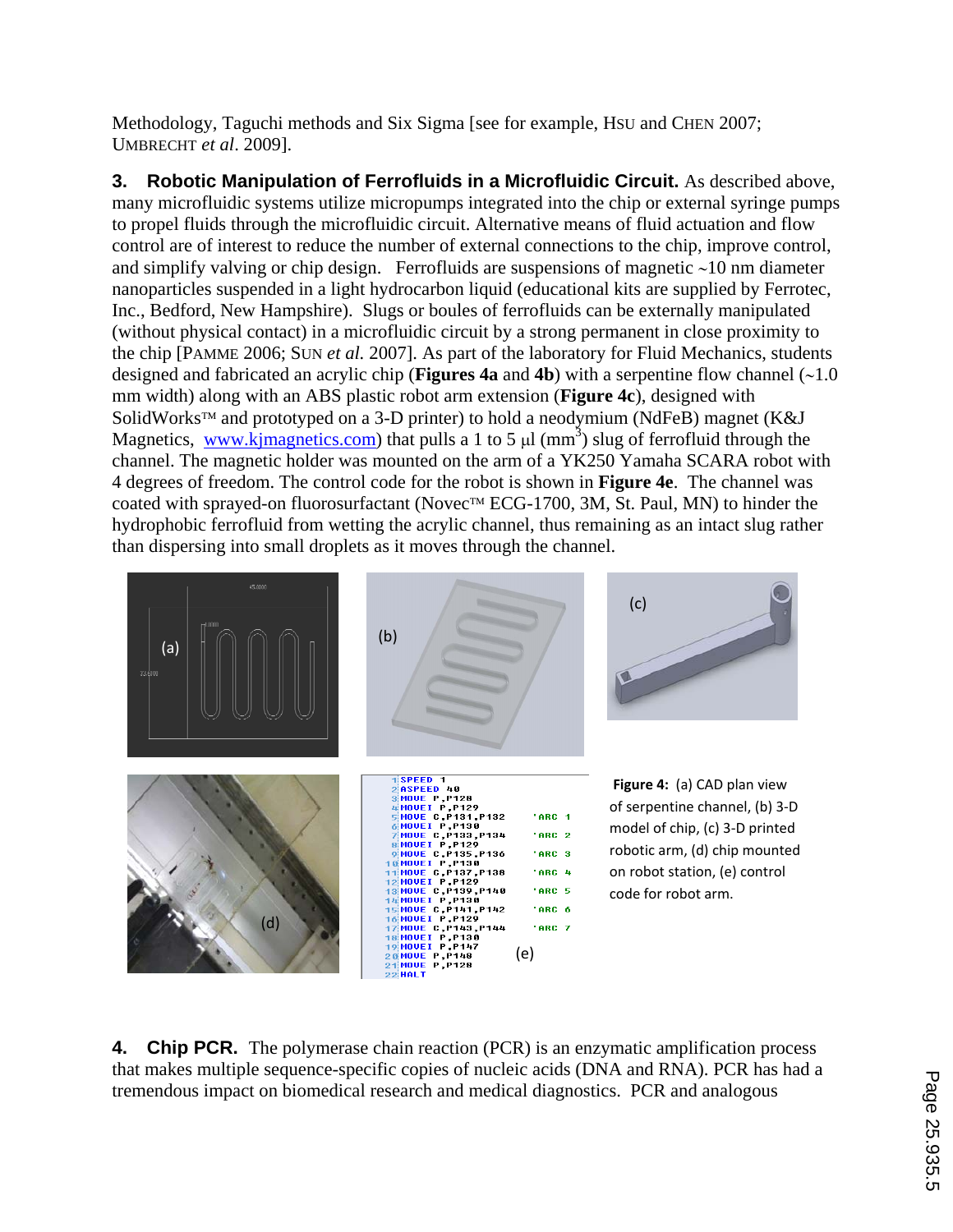processes serve as basis of much biotechnology including genetic engineering, gene sequencing, and molecular diagnostics. Further, PCR is an important application of microfluidics to biotechnology. Our interest in PCR is three-fold. First, the principles of PCR are easy to grasp and underscore key fundamental concepts in biology such as detection of biomarkers as a diagnostic for disease, sequence-specific hybridization of nucleic acids, kinetics of enzymatic reactions, and fluorescence-based detection of analytes. Second, implementations of PCR rely on precise temperature cycling and temperature control, and serve as an instructive example combining temperature measurement, process control, and regulated heating/cooling. Third, a PCR chamber can function as the main process around which more sophisticated microfluidic systems can be designed to incorporate sample metering, cell lysis, nucleic acid extraction, and multiplex detection of several target analytes. Such a device would integrate all the steps of typical medical molecular diagnostics in a single microfluidic device.

A simple 25-µ microfluidic chamber PCR chip was designed and prototyped with the CO2 laser in acrylic as shown in **Figure 5a**. Double-sided tape (3M) was used to bond the chip. The 'chemistry' of PCR has been greatly simplified by the availability of specialized, commercially produced reagents. PCR on a chip can be easily done with lyophilized beads containing pre-measured PCR reagents (e.g., illustra<sup>TM</sup> Pure-Taq Ready-To-Go-PCR beads (GE) Healthcare), along with Control DNA and primers (Takara Biosystems, Madison, WI) that can be quickly reconstituted with water and pipette into the chip. A fluorescent dye (SYTO Green, Invitrogen, Carlsbad, CA) added to the PCR reaction creates a real-time fluorescence signal. The fabricated PCR chip is shown in **Figure 5b** with two small (1.5-mm disc) discs of Whatman (GE Healthcare) cellulose-based  $\text{FTA}^{\text{TM}}$  paper included in the chamber to extract DNA from samples. These DNA-binding materials can be washed by flowing (50% ethanol-50% water) wash solution through the chamber prior to PCR, yielding concentrated, relatively pure DNA template immobilized on the discs for subsequent PCR amplification. This mimics a typical application for a microfluidic point-of-care diagnostics chip where DNA is extracted from a clinical specimen and subjected to PCR. A rising fluorescence signal (see below) constitutes a positive test result. The chip was thermally cycled using a Peltier module powered through an Hbridge circuit controlled by a Accutherm FTC 100 PID controller. Students learned about PID feedback control by programming and tuning the controller to produce the 55 °C (30 sec)-65 °C (1 min) -95°C (30 sec) cycling needed for PCR. An Arduino microcontroller version of the control circuitry is under development as a student project. The progress of the PCR reaction (which indicates the amount of DNA amplified as a test result), can be monitored by measuring the green fluorescence of the reaction excited by a blue LED, see for example **Figure 5c**.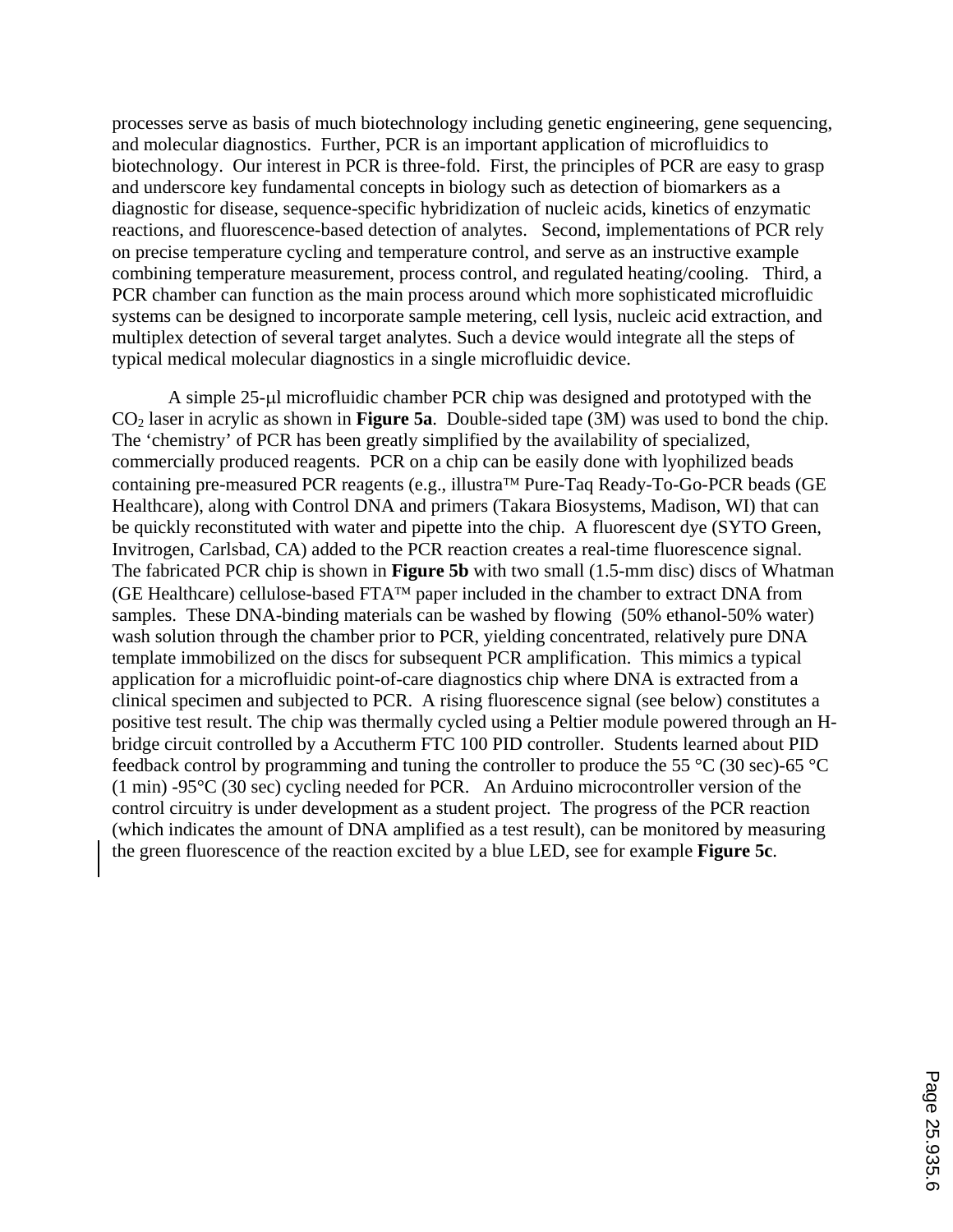



### **5. Microfluidic Device for Observing Algae Phototaxis.** Microfluidics

implementations of microbiology experiments afford better control of cell culture conditions, stimulation/manipulation of cells, and facilitate image processing for cell counting and analysis of cell behavior. We developed a microfluidic observation chamber for use under a low-power optical microscope with CCD camera imaging to analyze the response of algae populations to light. This activity was part of an NSF-sponsored program (Research Experience for Teachers) to host secondary school science teachers in our laboratories with an aim of disseminating current research activities to high school students. This project demonstrated how several topical engineering fields (microfluidics, CAD/rapid prototyping, image processing, and solid-state lighting) could be applied to better study a biological phenomenon. Beginning biology students are typically introduced to the light microscope, cell culture, and the microbiology of simple organisms such as algae, but the treatment is very qualitative. Further, there is perennial interest in learning more about photosynthesis in microorganisms as a possible route to biofuels. In this work, we studied the feasibility of making a microfluidic observation chamber that would enable studying the phototaxis (movement in response to light) behavior of algae under more controlled conditions than is normally possible in a Petrie dish or similar vessel. An acrylic chip (both white and clear layers) was designed and fabricated by the students using AutoCAD and laser machining. 1.5-mm diameter blue, green, yellow, and red display-type LEDs were fitted into wells so that various lighting effects can be realized. The chip shown in **Figure 6** allows students to investigate the effects of pulsed vs. steady light, light color, and light intensity on the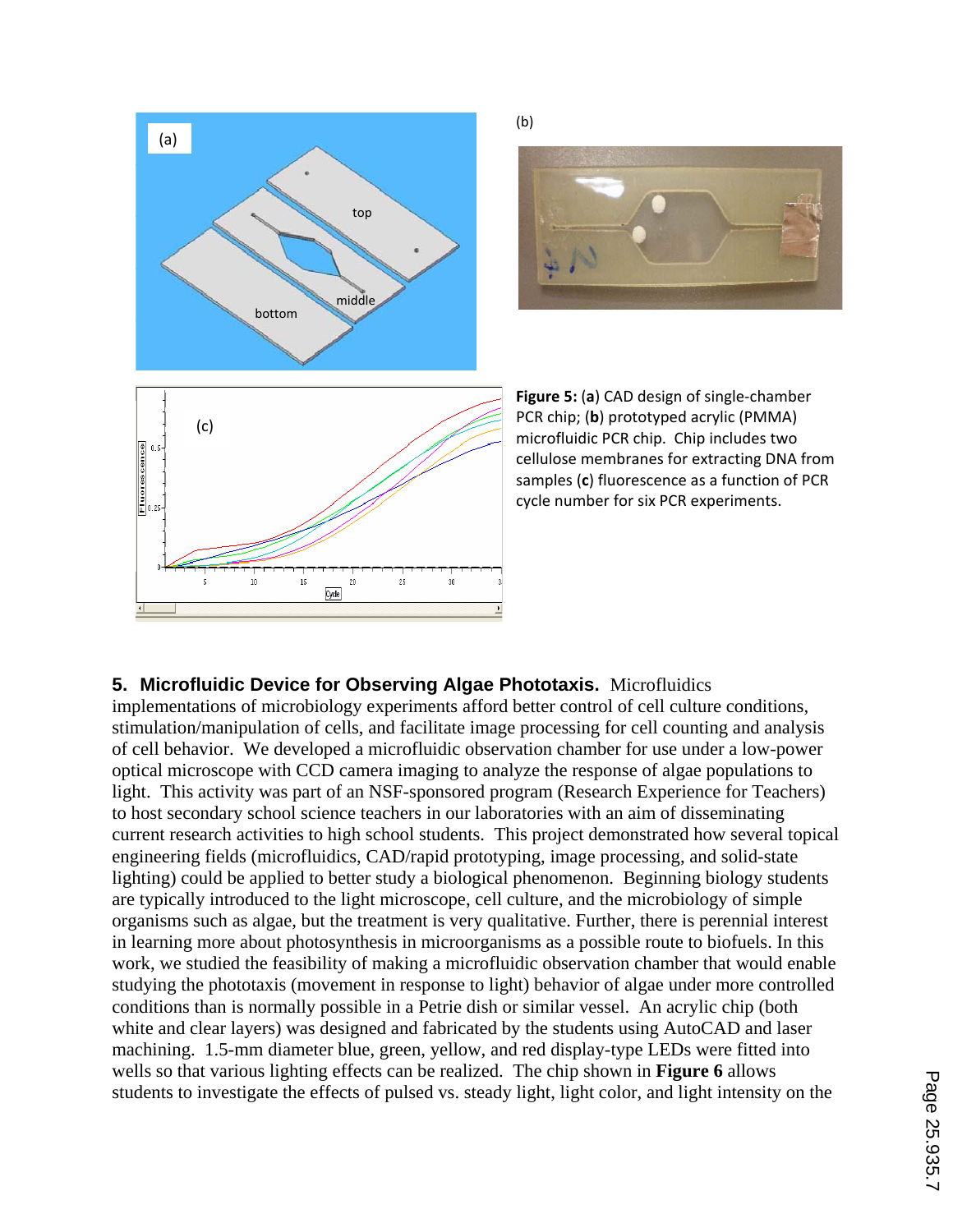response of algae. Cell cultures of *Euglena* algae were obtained from Carolina Biological (http://carolina.com). Because of the large number of cells and the statistical behavior of cell movement, it may be difficult to ascertain trends and rank effects, especially as the device allows many different lighting conditions. Image capture by video or time-lapse still images lets students track the movement of algae over time under various lighting conditions. Students can use *ImageJ* (a public domain, open-architecture, Java-based image processing program, downloadable at http://rsbweb.nih.gov/ij/ utilizing common image formats (.TIFF, .PNG, .GIF, and .JPEG) with tools to count cells and perform other parameterizations and feature recognition of captured images. As a result, students can better appreciate the stochastic nature of biological phenomena and the use of image processing and statistical descriptions.





**Figure 6: (a)** A microfluidic cell chamber is fitted with LEDs of several colors which can be pulsed or varied in optical intensity. **(b)** This 'chip' is designed to fit on the stage of a microscope. **(c)** An inexpensive CCD camera can be used to monitor the movement of algae in respone to light.

**6. Discussion.** There is a tremendous range of applications for microfluidics—from the simplest single-chamber chips to complex networks of fluidic components interfaced with a wide range of sensors and MEMS devices. Microfluidics is truly a microcosm for many fields of science, engineering, and technology. Almost any benchtop chemistry or biology procedure is a good candidate for microfluidics implementation. Moreover, we believe microfluidics is an effective way to introduce engineering and technology students to biomedical engineering.